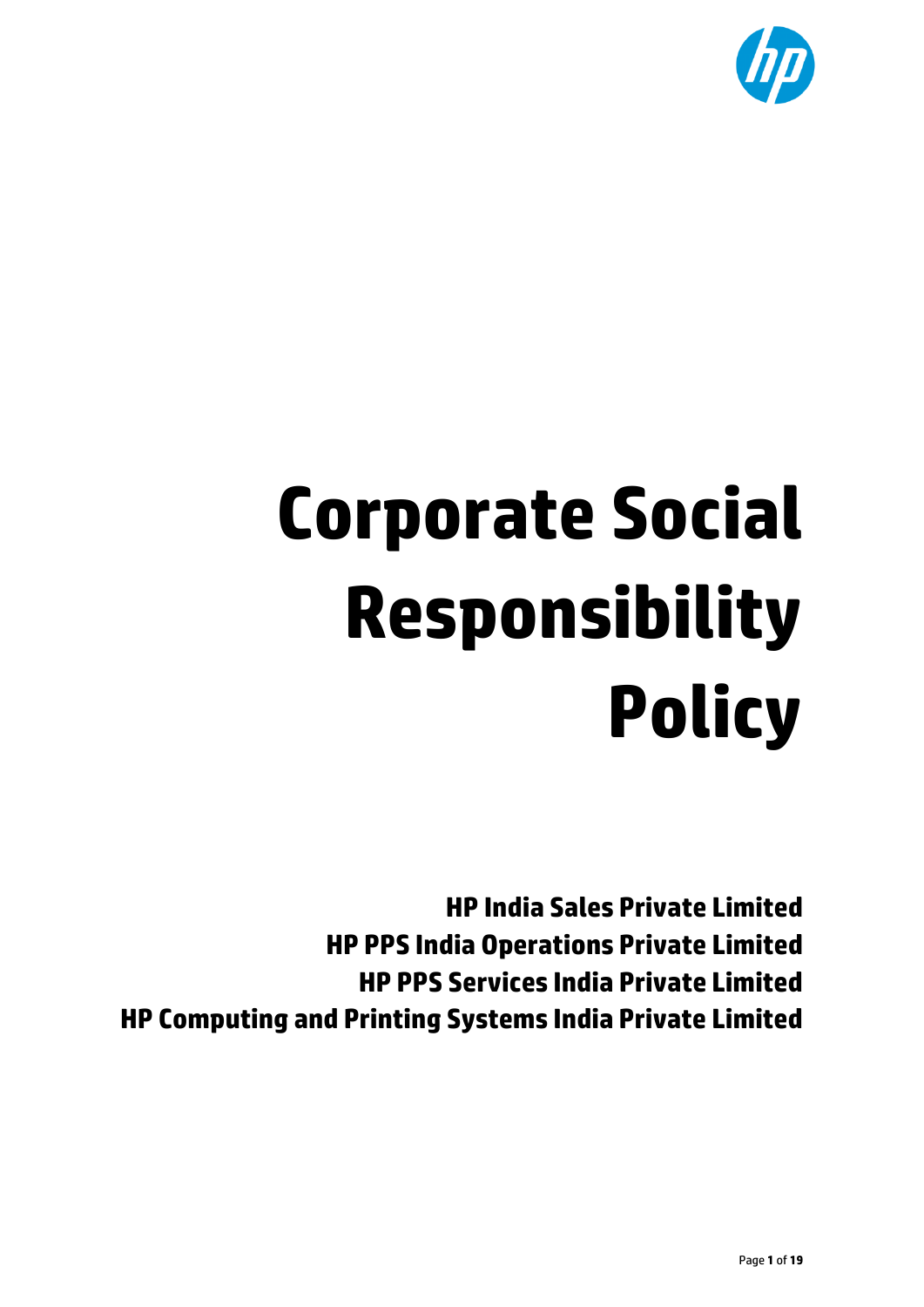

## **TABLE OF CONTENTS**

- **Introduction**
- **Objective & Scope**
- **Corporate Social Responsibility (CSR) Committee**
- **CSR Budget/CSR Spend**
- **CSR Initiatives**
- **Publication of CSR Policy & Programs**
- **Policy Review & Future Amendment**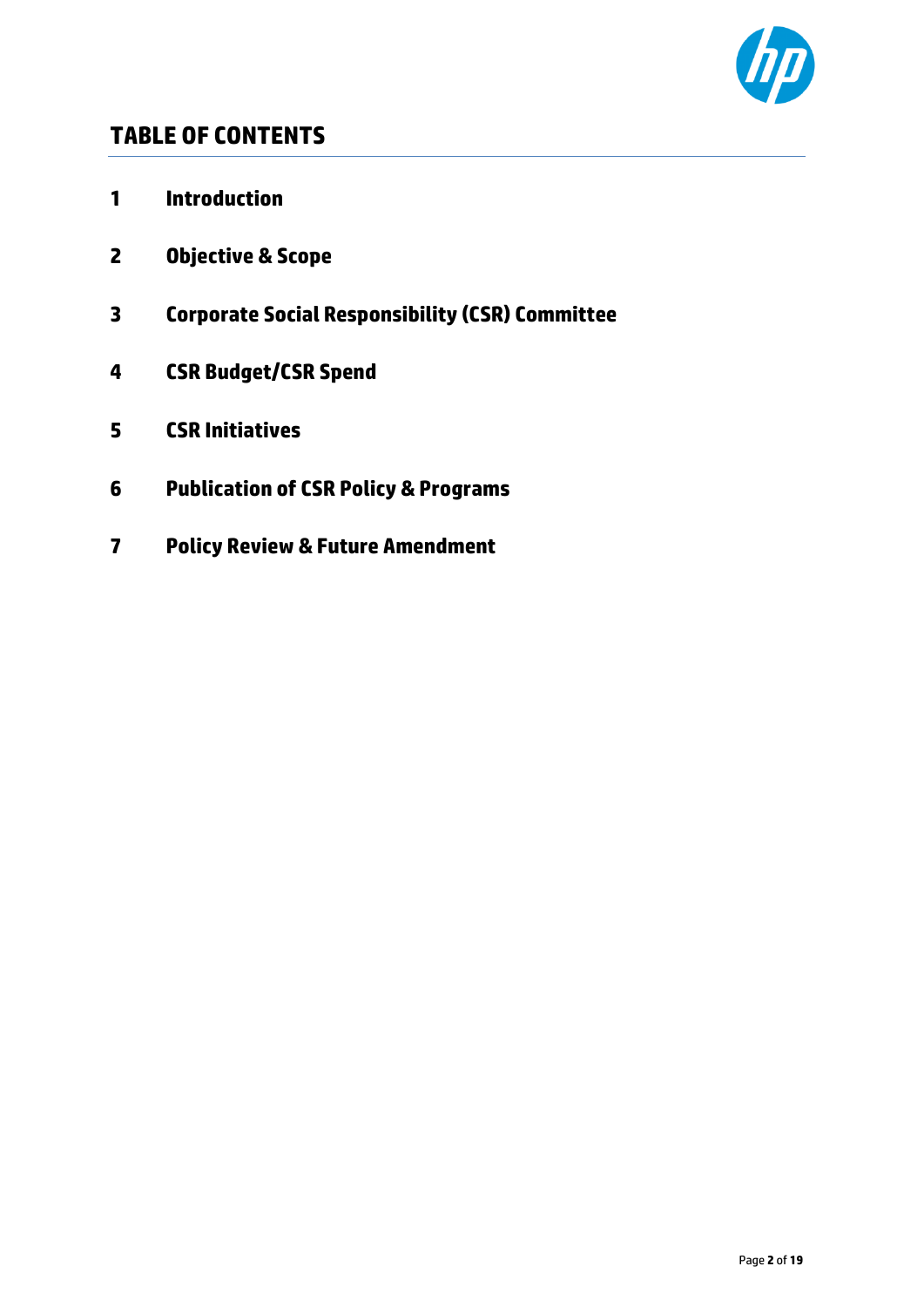

## **1 INTRODUCTION**

#### **1.1 HP Philosophy**

Founded in 1939, Hewlett Packard Company's (HP) founders, Bill Hewlett and Dave Packard started HP with a vision that has transformed HP today into the one of largest providers of information technology infrastructure, software, services, and solutions to individuals and organizations of all sizes. HP aims to enrich society and drive sustainable economic growth by giving people and businesses innovative ways to be more creative, productive, and successful through the power of information. HP's founders, Bill and Dave, first put Global Citizenship on the list of HP's corporate objectives in 1957. Being a good corporate citizen is integral to HP's corporate purpose of advancing the way people live and work.

In the words of one of the founders Dave Packard "**The betterment of society is not a job to be left to a few. It's a responsibility to be shared by all**." Today, Corporate Social Responsibility (CSR) remains a core value and one of HP's seven corporate objectives. With operations in more than 170 countries, HP's scale means we can positively impact critical issues affecting communities worldwide. CSR, through our Living Progress initiatives is incorporated into HP's business strategy, guiding where HP can apply its technologies, influence and expertise to drive shared value and create a positive impact worldwide. HP's CSR commitments include, but are not limited to, education, healthcare, energy and climate change, and betterment of the society through respect for universal human rights and the environment, acting with integrity and accountability and operating responsibly and sustainably.

#### **1.2 CSR in India**

CSR in India has traditionally been seen as a philanthropic activity. While the corporate houses have been traditionally engaged in doing CSR activities voluntarily, the new CSR provisions put formal and greater responsibility on companies to set out clear framework and process to ensure strict compliance.

The new Companies Act 2013 (hereinafter referred to as 'the Act'), has introduced the idea of CSR to the forefront and through its "Comply-or-Explain" mandate. It mandates qualifying companies to constitute Corporate Social Responsibility Committee to effectively monitor CSR activities of the Company. Further the Companies (Corporate Social Responsibility Policy) Rules, 2014 (hereinafter referred to as "CSR Rules") lays down the framework and modalities of carrying out CSR activities which are specified in Schedule VII of the Act.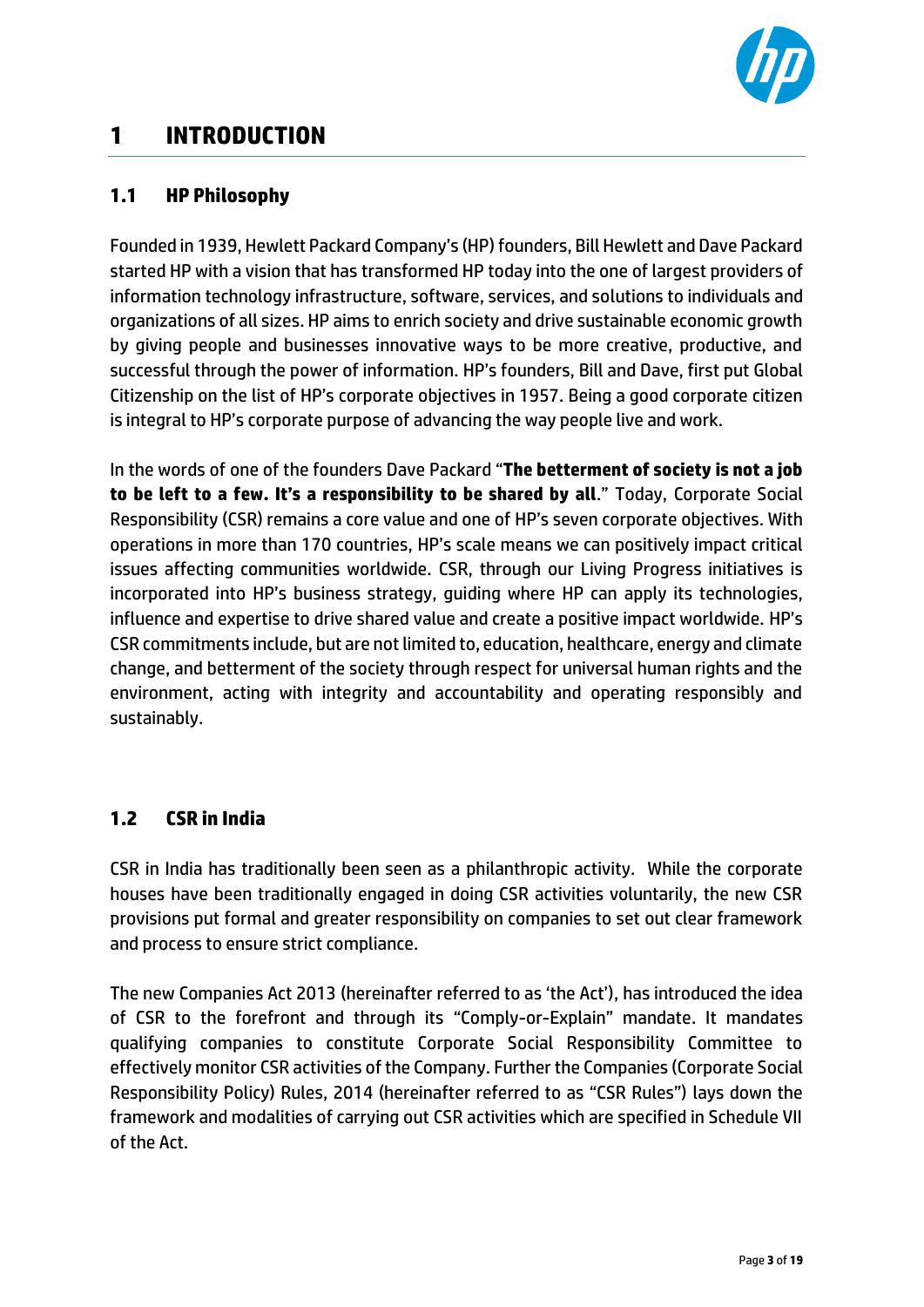

## **2 OBJECTIVE & SCOPE**

The main objective of the CSR Policy is to lay down guidelines for HP India Entities to make CSR as one of the key focus areas to adhere to HP's Global Living Progress strategy that focuses on making a positive contribution to society through high impact, sustainable programs.

This Policy covers current as well as proposed CSR activities to be undertaken by the Company and examining their alignment with Schedule VII of the Act as amended from time to time. It covers the CSR activities which are being carried out in India only and includes strategy that defines plans for future CSR activities.

The Company proposes to implement its CSR activities in various sectors stated hereunder:

#### **2.1 Focus Areas & Priorities**

HP's CSR focus areas would be in line to the Schedule VII activities:

- (i) eradicating hunger, poverty and malnutrition, promoting health care including preventive health care and sanitation including contribution to the Swach Bharat Kosh set-up by the Central Government for the promotion of sanitation and making available safe drinking water;
- (ii) promoting education, including special education and employment enhancing vocation skills especially among children, women, elderly, and the differently abled and livelihood enhancement projects;
- (iii) promoting gender equality, empowering women, setting up homes and hostels for women and orphans; setting up old age homes, day care centres and such other facilities for senior citizens and measures for reducing inequalities faced by socially and economically backward groups;
- (iv) ensuring environmental sustainability, ecological balance, protection of flora and fauna, animal welfare, agroforestry, conservation of natural resources and maintaining quality of soil, air and water 48[including contribution to the Clean Ganga Fund setup by the Central Government for rejuvenation of river Ganga;
- (v) protection of National Heritage, art and culture including restoration of buildings and sites of historical importance and works of art; setting up public libraries; promotion and development of traditional arts and handicrafts;
- (vi) measure for the benefit of armed force veterans, war widows and their dependents, Central Armed Police Forces (CAPF) and Central Para Military Forces (CPMF) veterans, and their dependents including widows;
- (vii) training to promote rural sports, nationally recognized sports, Paralympic sports and Olympics sports;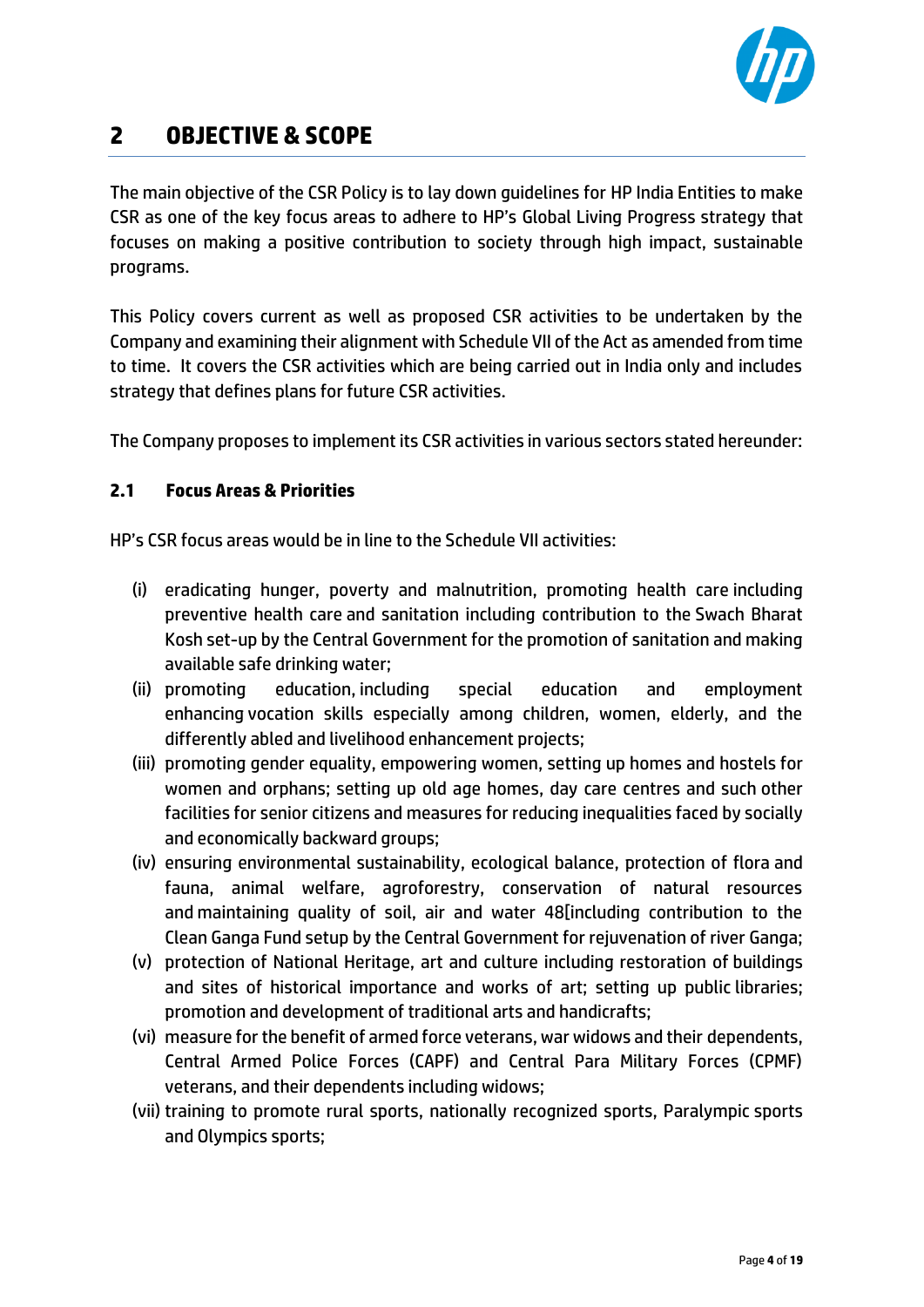

- (viii)contribution to the Prime Minister's National Relief Fund or Prime Minister's Central Assistance and Relief in Emergency Situations Fund (PM CARES Fund) or any other fund set up by the Central Government for socio-economic development and relief and welfare of the Scheduled Castes, the Schedule Tribes, other backward classes, minorities and women;
- (ix) (a) Contribution to incubators or research and development projects in the field of science, technology, engineering and medicine, funded by the Central Government or State Government or Public Sector Undertaking or any agency of the Central Government or State Government; and (b) Contributions to public funded Universities; Indian Institute of Technology (IITs); National Laboratories and autonomous bodies established under Department of Atomic Energy (DAE); Department of Biotechnology (DBT); Department of Science and Technology (DST); Department of Pharmaceuticals; Ministry of Ayurveda, Yoga and Naturopathy, Unani, Siddha and Homoeopathy (AYUSH); Ministry of Electronics and Information Technology and other bodies, namely Defense Research and Development Organisation (DRDO); Indian Council of Agricultural Research (ICAR); Indian Council of Medical Research (ICMR) and Council of Scientific and Industrial Research (CSIR), engaged in conducting research in science, technology, engineering and medicine aimed at promoting Sustainable Development Goals (SDGs).
- (x) rural development projects.
- (xi) slum area development.
- (xii) disaster management, including relief, rehabilitation and reconstruction activities.

The Company will review the sectors from time to time and make additions/deletions/clarifications to the above sectors.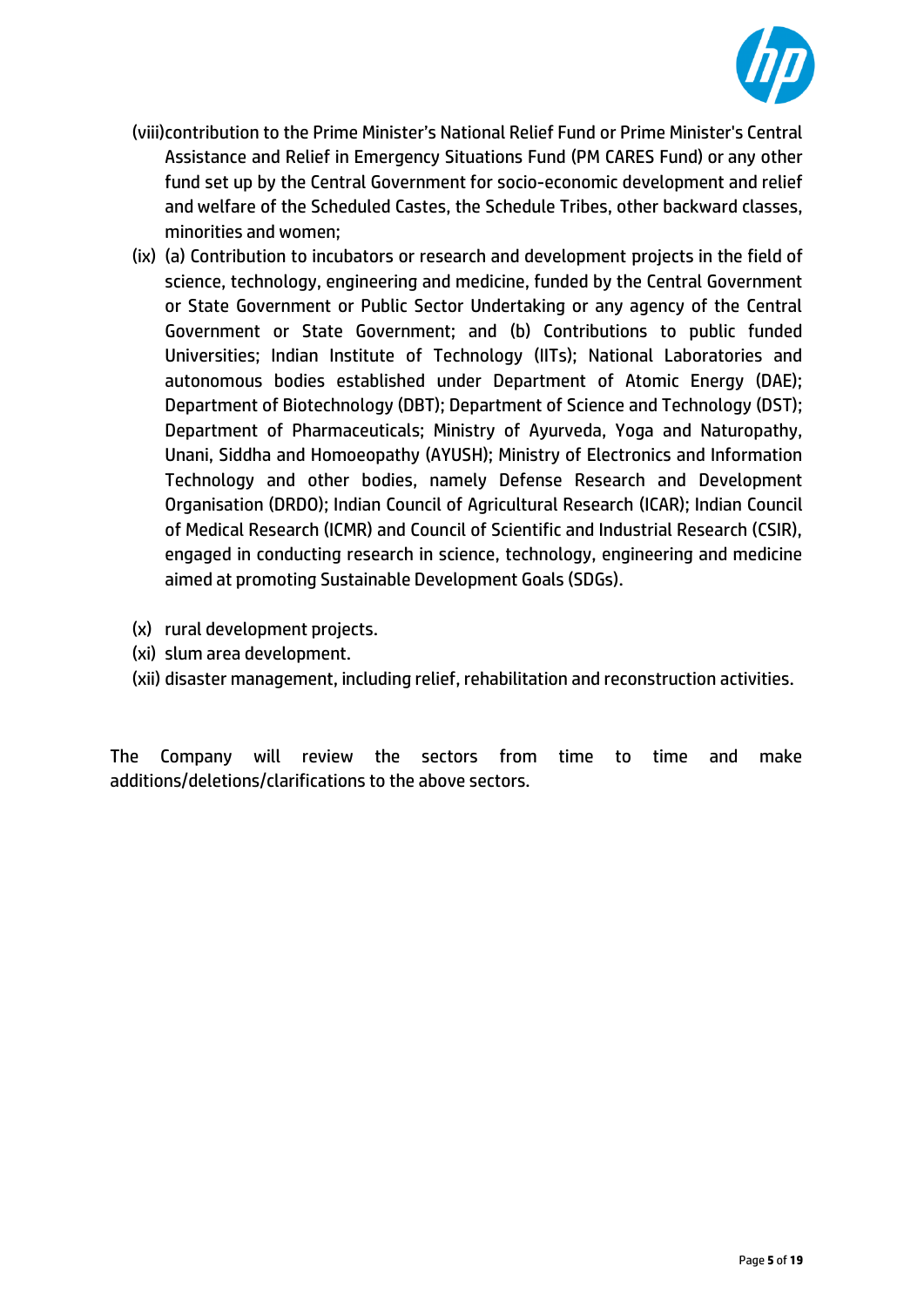

## **3 CSR COMMITTEE**

#### **3.1 Constitution**

Pursuant to the provisions of Section 135 of the Act, the Board of Directors shall constitute the Corporate Social Responsibility (CSR) Committee. The Members of CSR shall be appointed by the Board of Directors of the Company which must consist of at least two or more Directors.

#### **3.2 Responsibilities of the Committee**

Following are the responsibilities of the CSR Committee:

- (i) Formulate CSR Policy and recommend the same to the Board of Directors of the Company for approval
- (ii) Recommend CSR activities as stated under Schedule VII of the Act
- (iii) Approve to undertake CSR activities in collaboration with HP Group companies/ other Companies/firms/NGOs etc. and to separately report the same in accordance with the CSR Rules
- (iv) Recommend the CSR Budget
- (v) Spend the allocated CSR amount on the CSR activities once it is approved by the Board of Directors of the Company in accordance with the Act and the CSR Rules
- (vi) Create transparent monitoring mechanism for implementation of CSR Initiatives in India
- (vii) Submit the Reports to the Board in respect of the CSR activities undertaken by the Company
- (viii) Monitor CSR Policy from time to time
- (ix) Monitor activities/charter of Joint Working Group (JWG) who are authorized to ensure that the CSR activities of the Company are implemented effectively
- (x) Authorize executives of the Company to attend the CSR Committee Meetings

### **3.3 Frequency of the Meetings of the CSR Committee**

The CSR Committee shall meet at least once in a quarter. Members of the CSR Committee can agree upon mutually regarding time and place for the said meetings. Quorum for the meeting should be two. The Members of the Committee may participate in the meeting either in person or through video conferencing or other audio visual means in accordance with the provisions of the Companies Act, 2013 and rules made thereunder from time to time. Members of the Living Progress Team of HP shall be the Permanent Invitees to the said Meeting. Other Members of the Senior Management may attend the CSR Committee Meetings as may be appropriate, subject to the approval of the CSR Committee. Minutes of the CSR Committee shall be placed before the Board for noting.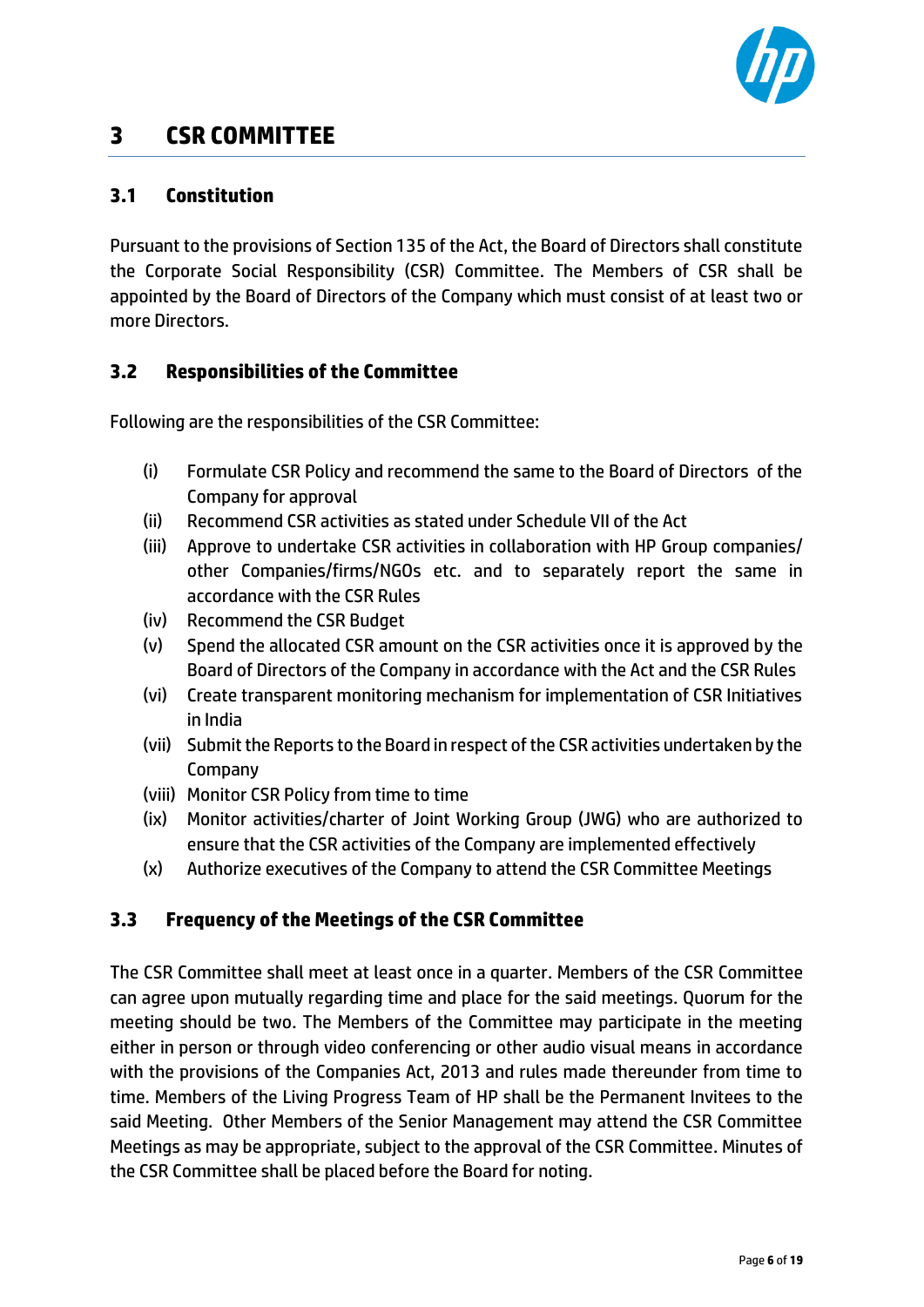

# **4 CSR BUDGET/CSR SPEND**

The Act mandates companies meeting the qualification criteria to allocate certain portion of its annual net profits (before tax) during the three immediately preceding financial years to be spent on CSR Activities that fall under purview of Schedule VII of the Act.

#### **4.1 CSR Expenditure:**

Net profit means profit more fully described under Rule 2(f) of the CSR Rules. The CSR expenditure shall include all expenditure including contribution to corpus or on projects or programs relating to CSR activities approved by the Board of Directors on the recommendation of its CSR Committee but does not include any expenditure on an item not in conformity or not in line with activities stated under Schedule VII of the Act.

- 1. The board shall ensure that the administrative overheads shall not exceed five percent of total CSR expenditure of the company for the financial year.
- 2. Any surplus arising out of the CSR activities shall not form part of the business profit of a company and shall be ploughed back into the same project or shall be transferred to the Unspent CSR Account and spent in pursuance of CSR policy and annual action plan of the company or transfer such surplus amount to a Fund specified in Schedule VII, within a period of six months of the expiry of the financial year.
- 3. Where a company spends an amount in excess of requirement provided under subsection (5) of section135, such excess amount may be set off against the requirement to spend under sub-section (5) of section135 up to immediate succeeding three financial years subject to the conditions that –
	- (a) the excess amount available for set off shall not include the surplus arising out of the CSR activities, if any, in pursuance of sub-rule (2) of this rule.
	- (b) the Board of the company shall pass a resolution to that effect.
- 4. The CSR amount may be spent by a company for creation or acquisition of a capital asset, which shall be held by -
	- (a) a company established under section 8 of the Act, or a Registered Public Trust or Registered Society,
	- (b) having charitable objects and CSR Registration Number under sub-rule (2) of rule 4; or
	- (c) beneficiaries of the said CSR project, in the form of self-help groups, collectives, entities; or
	- (d) a public authority: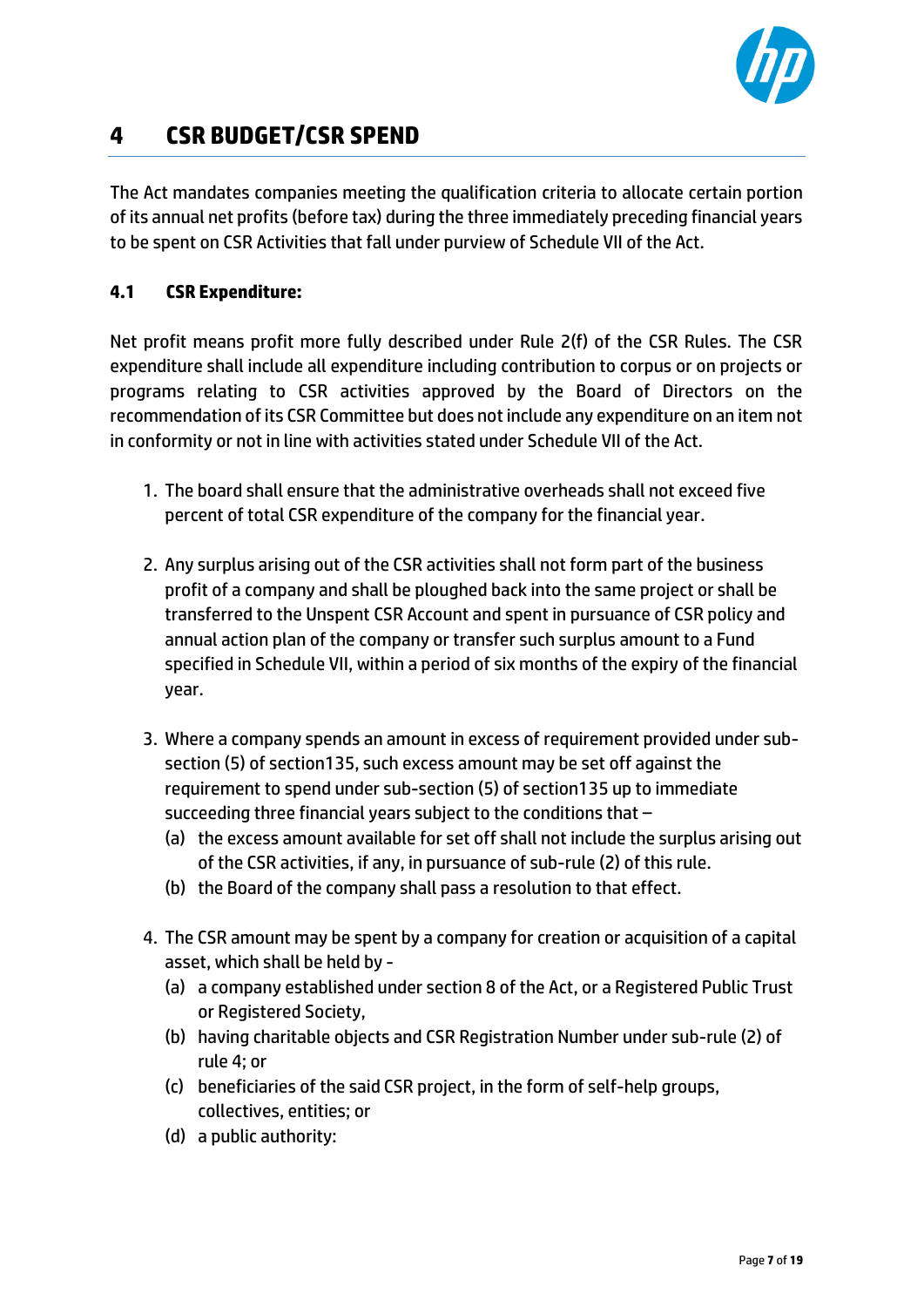

(e) Provided that any capital asset created by a company prior to the commencement of the Companies (Corporate Social Responsibility Policy) Amendment Rules, 2021, shall within a period of one hundred and eighty days from such commencement comply with the requirement of this rule, which may be extended by a further period of not more than ninety days with the approval of the Board based on reasonable justification.

#### **4.2 Expenditure on CSR capabilities**

The Company may build CSR capabilities of their own personnel as well as of their Implementing Agencies and such expenditure shall not exceed 5% of the total CSR spend of the Company as stated in the Rules from time to time. Determination of whether a particular expenses fall within this 5% cap can be decided in consultation of the Chief Financial Officer of the Company based on the clarification available from time to time in this regard.

#### **4.3 Failure to spend the CSR Money**

- If the company fails to spend the prescribed CSR amount during any FY and such unspent amount pertains to any ongoing project, the company shall transfer the unspent amount to a special bank account to be opened by the company in that behalf for that financial year in any scheduled bank to be called the Unspent Corporate Social Responsibility Account within a period of thirty days from the end of the financial year.
- The company would be required to spend that amount within three financial years from the date of such transfer. If a company fails to do so, it shall transfer the final balance of the unspent amount to a Fund specified in Schedule VII of the Companies Act, 2013 within thirty days from the date of completion of the third financial year.
- If the company fails to spend the prescribed CSR amount other than on an ongoing project, then the Board shall transfer such unspent amount to a Fund specified in Schedule VII of the Companies Act, 2013 within a period of 6 months of the expiry of the financial year.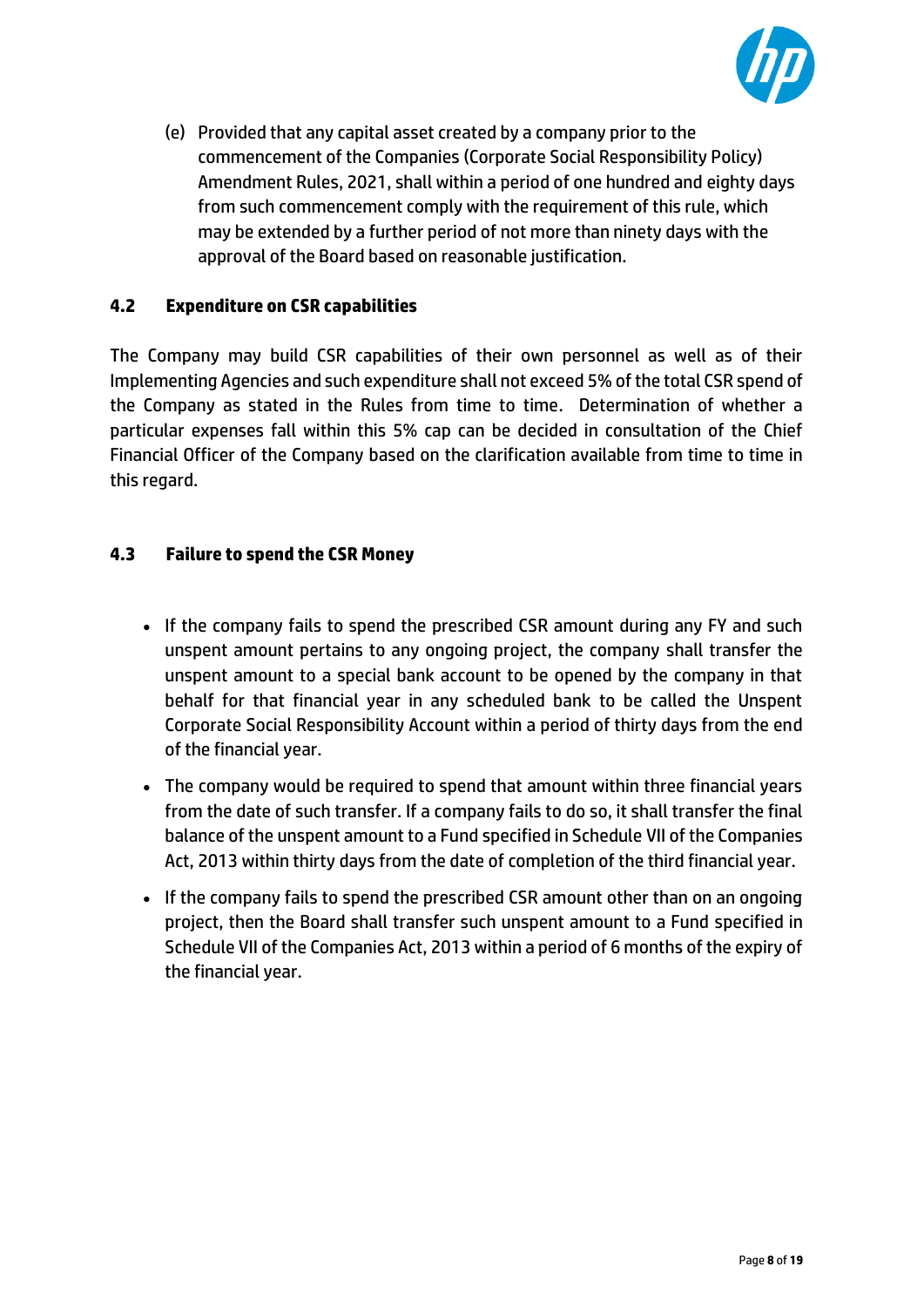

# **5 CSR INITIATIVES**

In line with Schedule VII of the Act and the CSR Rules, the Company shall undertake CSR activities included in its Annual CSR Plan, as recommended by the CSR Committee at the beginning of each year. The Committee is authorized to approve any modification to the existing Annual CSR Plan or to propose any new program during the financial year under review.

#### **5.1 Annual Action Plan**

The Annual CSR Plan is a yearly plan of CSR activities which would include guiding principles for selection, implementation and monitoring of CSR activities. It would be placed before the Board of Directors of the Company based on recommendation of its CSR Committee which outlines the following aspects of CSR initiatives of the Company:

- the list of CSR projects or programmes that are approved to be undertaken in areas or subjects specified in Schedule VII of the Act;
- the manner of execution of such projects or programmes as specified in sub-rule (1) of rule 4;
- the modalities of utilization of funds and implementation schedules for the projects or programmes;
- monitoring and reporting mechanism for the projects or programmes; and
- details of need and impact assessment, if any, for the projects undertaken by the company:
- Any other information as may be required by the CSR Committee

#### **5.2 Collaboration**

- I. The Board shall ensure that the CSR activities are undertaken by the company itself or through -
	- a company established under section 8 of the Act, or a registered public trust or a registered society, registered under section 12A and 80 G of the Income Tax Act, 1961 (43 of 1961), established by the company, either singly or along with any other company, or
	- a company established under section 8 of the Act or a registered trust or a registered society, established by the Central Government or State Government; or
	- any entity established under an Act of Parliament or a State legislature; or
	- a company established under section 8 of the Act, or a registered public trust or a registered society, registered under section 12A and 80G of the Income Tax Act, 1961, and having an established track record of at least three years in undertaking similar activities.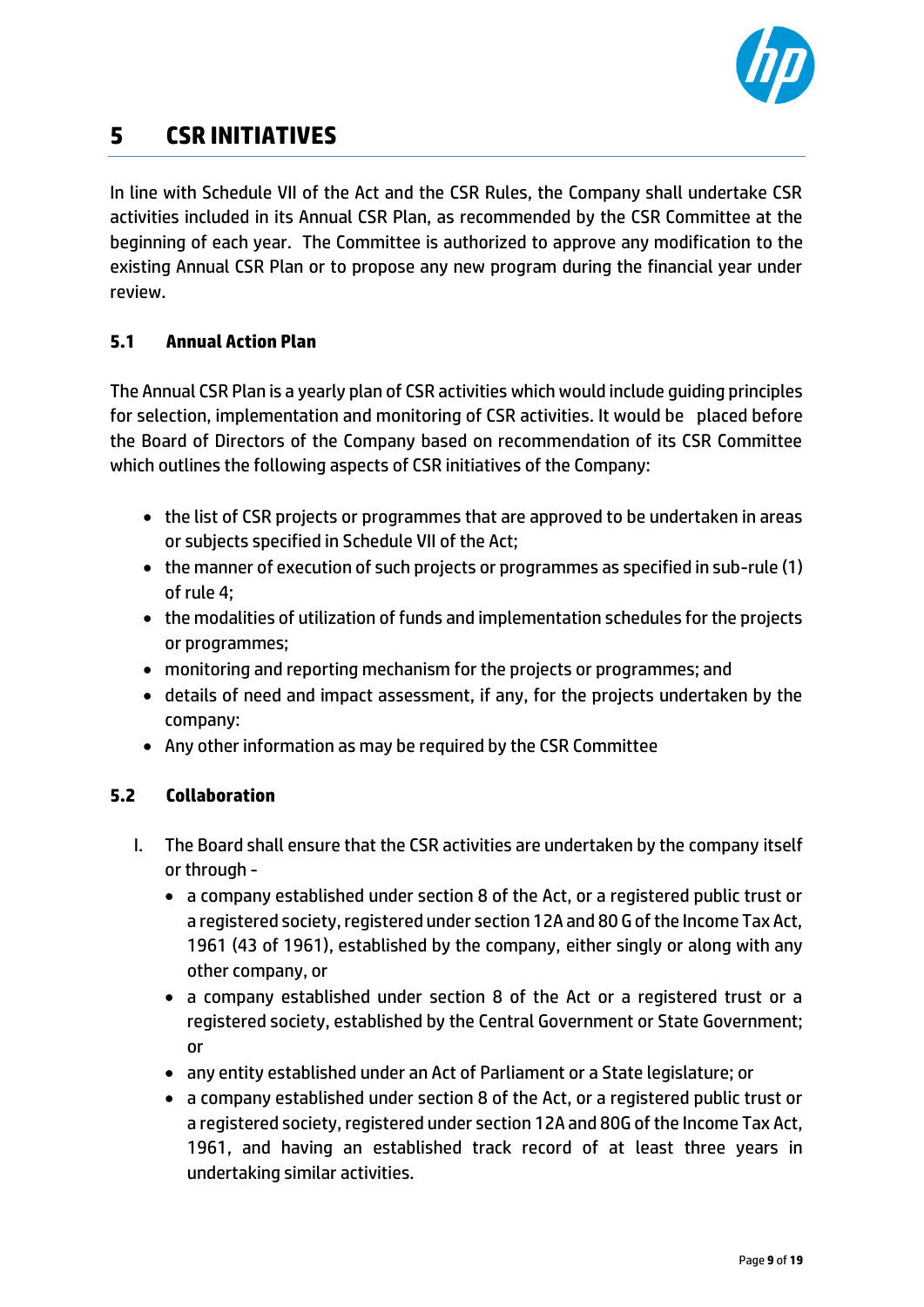

- II. Company may engage international organizations for designing, monitoring and evaluation of the CSR projects or programmes as per its CSR policy as well as for capacity building of their own personnel for CSR.
- III. Company may also collaborate with other companies for undertaking projects or programmes or CSR activities in such a manner that the CSR committees of respective companies are in a position to report separately on such projects or programmes in accordance with these rules.
- IV. The Board of a company shall satisfy itself that the funds so disbursed have been utilized for the purposes and in the manner as approved by it and the Chief Financial Officer or the person responsible for financial management shall certify to the effect.
- V. In case of ongoing project, the Board of a Company shall monitor the implementation of the project with reference to the approved timelines and yearwise allocation and shall be competent to make modifications, if any, for smooth implementation of the project within the overall permissible time period."

The Company may collaborate with other HP Affiliates or its subsidiaries or any other Company as may be approved by CSR Committee to implement CSR activities and the same shall form a part of the Annual CSR Plan. The Company may form trusts on its own to carry out CSR activities in accordance with the CSR Rules and to administer its CSR activities. The Company may also collaborate its CSR activities with other HP Affiliates or its subsidiaries or any other Company as may be eligible and approved by the CSR Committee vis-à-vis the Board of Directors and towards this effort, the Company may jointly along with other HP Affiliates or its subsidiaries or any other Company form Trusts to administer the CSR activities.

#### **5.3 Disqualifying Activities for CSR**

I. activities undertaken in pursuance of normal course of business of the company:

Provided that any company engaged in research and development activity of new vaccine, drugs and medical devices in their normal course of business may undertake research and development activity of new vaccine, drugs and medical devices related to COVID-19 for financial years 2020-21, 2021-22, 2022-23 subject to the conditions that:

- a. such research and development activities shall be carried out in collaboration with any of the institutes or organizations mentioned in item (ix) of Schedule VII to the Act.
- b. details of such activity shall be disclosed separately in the Annual report on CSR included in the Board's Report.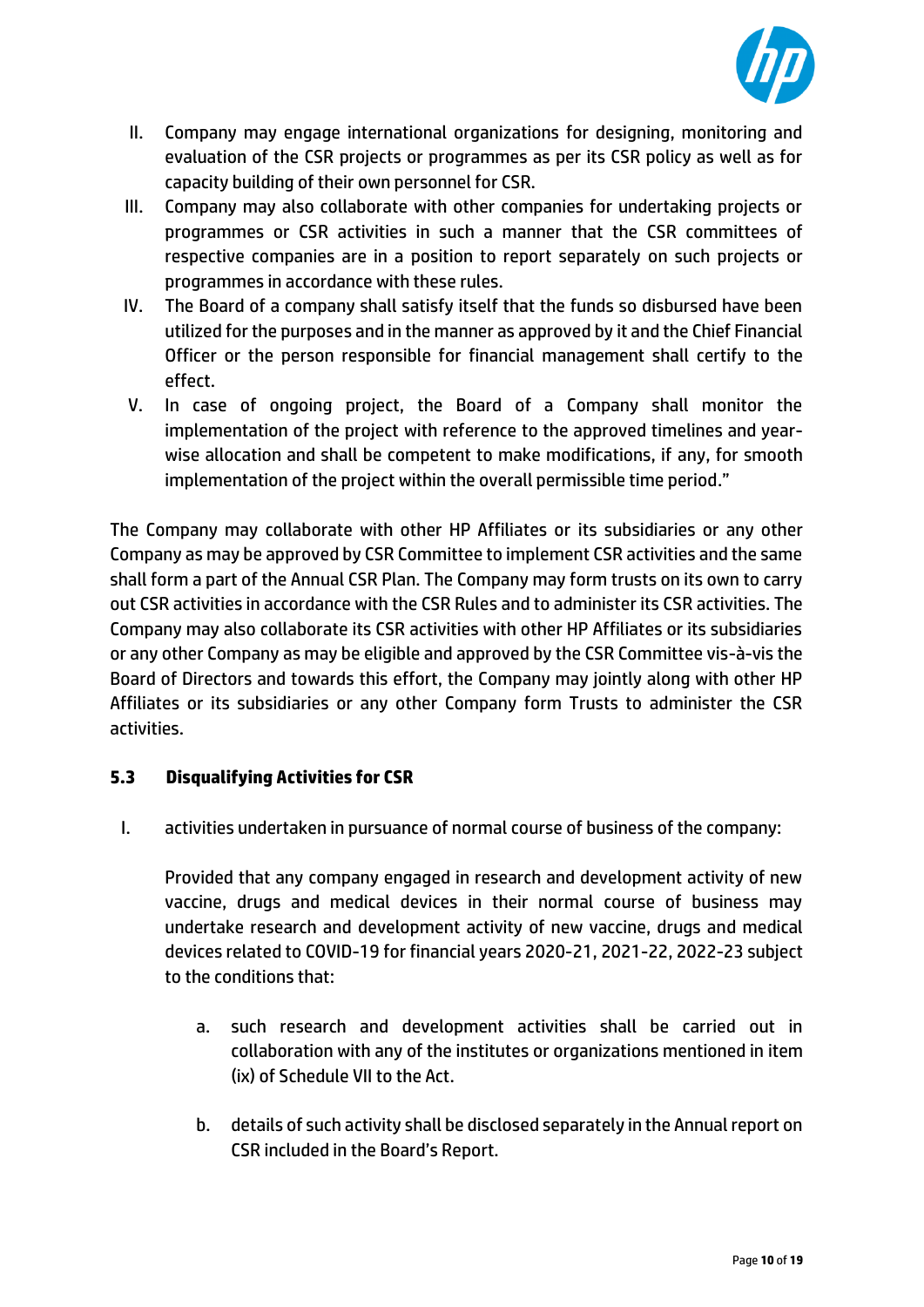

- II. any activity undertaken by the company outside India except for training of Indian sports personnel representing any State or Union territory at national level or India at international level;
- III. contribution of any amount directly or indirectly to any political party under section 182 of the Act;
- IV. activities benefitting employees of the company as defined in clause (k) of section 2 of the Code on Wages, 2019 (29 of 2019);
- V. activities supported by the companies on sponsorship basis for deriving marketing benefits for its products or services;
- VI. activities carried out for fulfilment of any other statutory obligations under any law in force in India;

#### **5.4 CSR Reporting**

- I. The Board's Report of the company covered under these rules pertaining to any financial year shall include an annual report on CSR containing particulars specified in Annexure I or Annexure II, as applicable.
- II. In case of a foreign company, the balance sheet filed under clause (b) of sub-section (1) of section 381 of the Act, shall contain an annual report on CSR containing particulars specified in Annexure I or Annexure II, as applicable.
- III.
	- a. In case the average CSR obligation for any of the HP India Entities crosses ten crore rupees or more in pursuance of subsection (5) of section 135 of the Act, in the three immediately preceding financial years, HP shall undertake impact assessment, through an independent agency, of our CSR projects having outlays of one crore rupees or more, and which have been completed not less than one year before undertaking the impact study.
	- b. The impact assessment reports shall be placed before the Board and shall be annexed to the annual report on CSR.
	- c. Company may book the expenditure towards Corporate Social Responsibility for that financial year, which shall not exceed five percent of the total CSR expenditure for that financial year or fifty lakh rupees, whichever is less."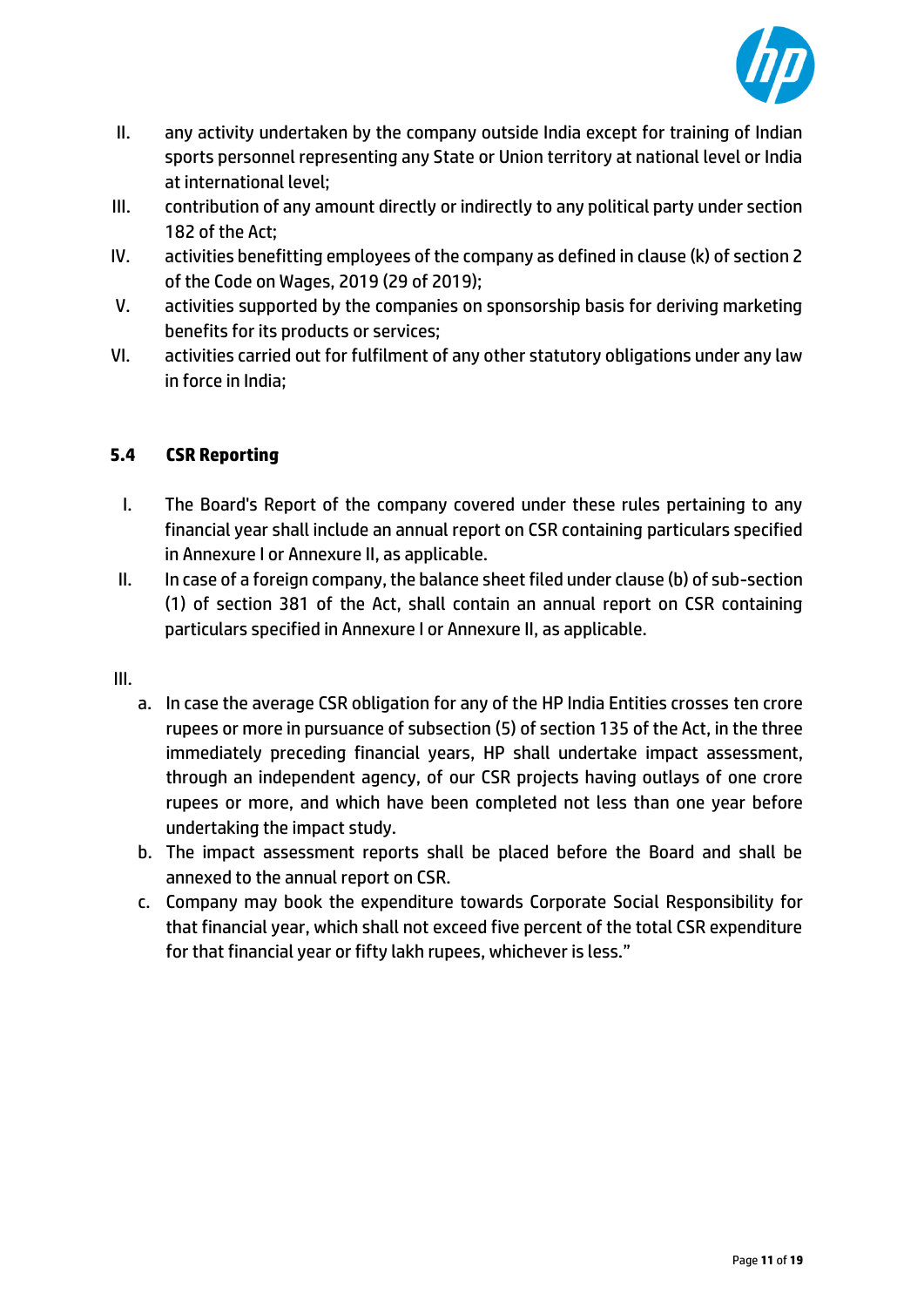

## **6 PUBLICATION OF CSR POLICY & PROGRAMS**

#### **6.1 Publication of the CSR Policy**

As per the CSR Rules, the contents of the CSR Policy shall be included in the Directors' Report and the same shall be displayed on the Company's website along-with Composition of CSR committee and CSR projects approved by the board.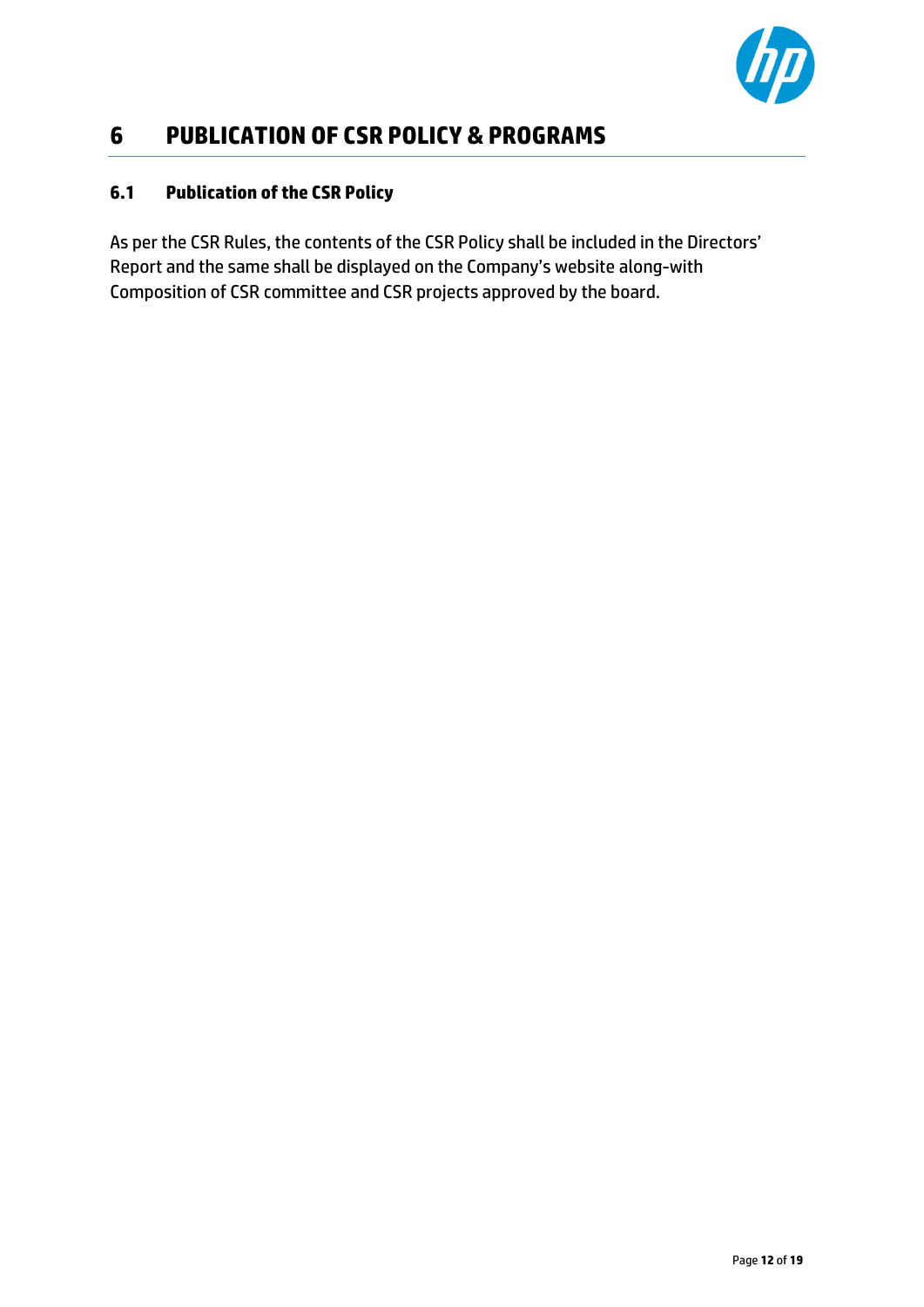

## **7 POLICY REVIEW & FUTURE AMENDMENT**

The Committee shall annually review its CSR Policy from time to time and make suitable changes as may be required and submit the same for the approval of the Board.

# **8 CONTACT**

For queries related to CSR policy and activities, please write to us at: [hpindiacsr@hp.com](mailto:hpindiacsr@hp.com)

For more updates on our CSR activities please visit: <https://www.hpindiacsr.com/>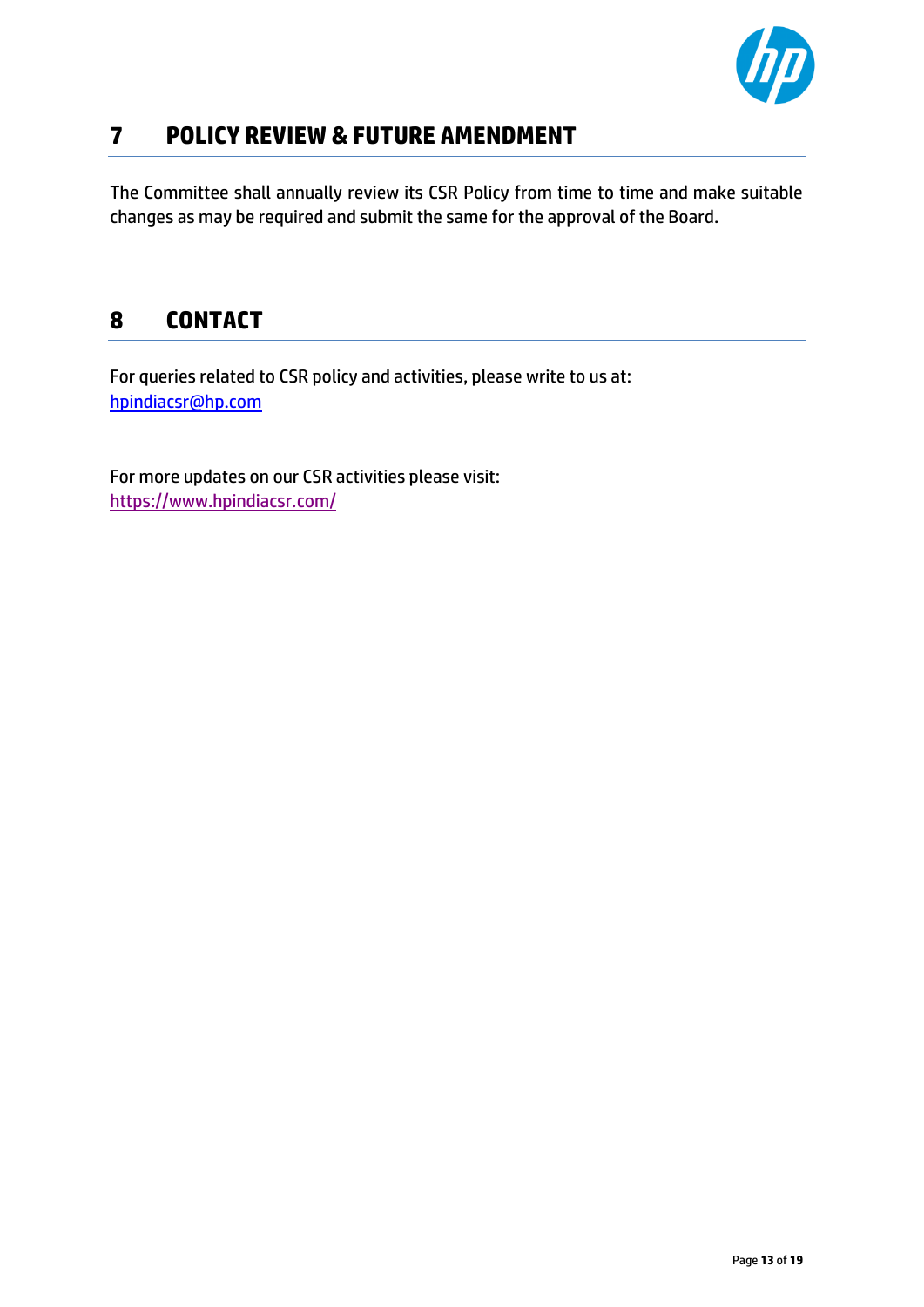

## **Annexure 1** Composition of CSR Committee

| <b>Entity</b>                         | <b>Director</b>       |  |
|---------------------------------------|-----------------------|--|
|                                       | <b>Ketan Patel</b>    |  |
| <b>HP India Sales Private Limited</b> | Anjana Mary Perumal   |  |
|                                       | Ananda Raghuveer Naik |  |

| <b>Entity</b>                  | <b>Director</b>     |  |
|--------------------------------|---------------------|--|
| <b>HP PPS India Operations</b> | Anjana Mary Perumal |  |
| Private Limited                | <b>Tapas Panda</b>  |  |

| <b>Entity</b>                 | <b>Director</b>            |
|-------------------------------|----------------------------|
| HP PPS Services India Private | <b>Manish Suresh Batra</b> |
| Limited                       | Sudhir Vaderhobli          |
|                               | Lakshminarayana            |

| <b>Entity</b>                                                            | <b>Director</b>            |  |
|--------------------------------------------------------------------------|----------------------------|--|
| <b>HP Computing and Printing</b><br><b>Systems India Private Limited</b> | <b>Manish Suresh Batra</b> |  |
|                                                                          | Sudhir Vaderhobli          |  |
|                                                                          | Lakshminarayana            |  |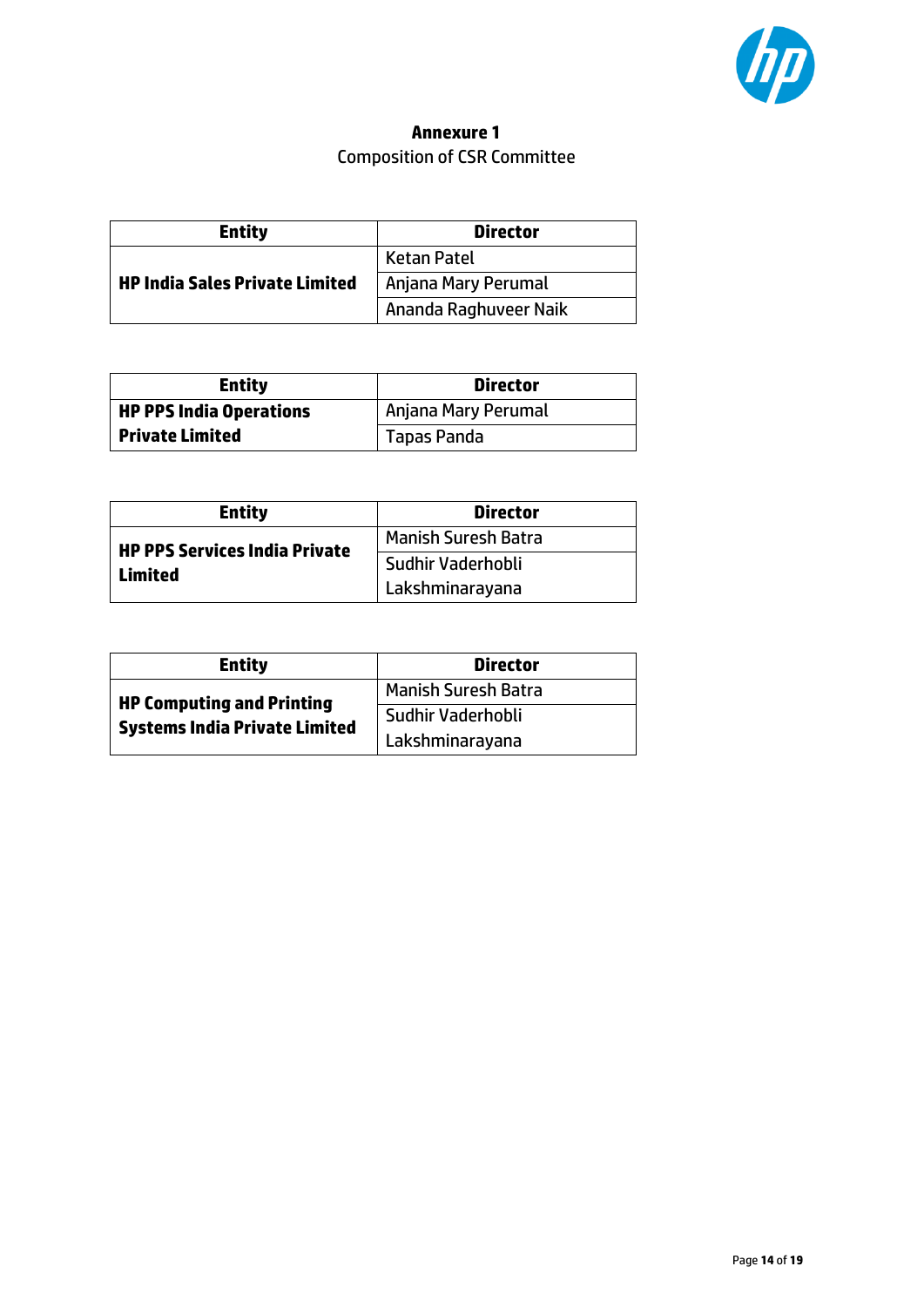

#### **Annexure II** Approved CSR Projects for FY 21-22

#### **a) The list of CSR projects or programs that are approved to be undertaken in areas or subjects specified inSchedule VII of the Act and manner oftheir execution.**

|    | <b>Broad Category (In</b><br>Sr. line to Schedule VII                                                                                                                                                                                              | <b>Brief Details of the Project</b>                     |                                                            | <b>Modalities of</b>                                                                                                                                                           | <b>Brief Details of the Project</b>                                                                                                                                                                                                                                                                                                                                                                                                                                                                                                                                                                                |
|----|----------------------------------------------------------------------------------------------------------------------------------------------------------------------------------------------------------------------------------------------------|---------------------------------------------------------|------------------------------------------------------------|--------------------------------------------------------------------------------------------------------------------------------------------------------------------------------|--------------------------------------------------------------------------------------------------------------------------------------------------------------------------------------------------------------------------------------------------------------------------------------------------------------------------------------------------------------------------------------------------------------------------------------------------------------------------------------------------------------------------------------------------------------------------------------------------------------------|
|    | <b>Activities)</b>                                                                                                                                                                                                                                 | <b>Name of the</b><br><b>Project</b>                    | <b>Thematic</b><br>Area                                    | <b>Execution</b>                                                                                                                                                               |                                                                                                                                                                                                                                                                                                                                                                                                                                                                                                                                                                                                                    |
| 1. | promoting<br>education, including (World on<br>special education<br>and employment<br>enhancing vocation<br>skills especially<br>among children,<br>women, elderly,<br>and the<br>differently abled<br>and livelihood<br>enhancement<br>projects;  | <b>HP WoW</b><br>Wheels)                                | <b>Education and</b><br><b>Skill Development Implement</b> | Through<br>ing Agency<br>1 vehicle<br>with<br><b>Society</b><br><b>For All</b><br>Round<br><b>Developm</b><br>ent                                                              | HP WoW provides digital<br>literacy to the grassroots.<br>HP WoW vehicle is equipped<br>with computing and printing<br>equipment, as well as<br>numerous software suites<br>and e-learning tools. The<br>offering of the vehicle<br>includes Digital Literacy<br>Training, EDP Training for<br>youth, E-education for<br>students (K-L12). The<br>vehicle also provides<br><b>Common Citizenship</b><br><b>Activities including Aadhar</b><br>Card, Ration card, Driving<br>License, Land Records,<br>Financial Inclusions, etc. It<br>even has a video<br>conferencing facility for<br>specific groups.           |
| 2. | promoting<br>education, including (Continued<br>special education<br>and employment<br>enhancing vocation<br>skills especially<br>among children,<br>women, elderly,<br>and the<br>differently abled<br>and livelihood<br>enhancement<br>projects; | <b>HP CLAP</b><br>Learning<br><b>Access</b><br>Project) | Quality<br>Education                                       | <b>Through</b><br>Implementing<br>Agency<br>3 vehicles with<br><b>Byrraju</b><br><b>Foundation</b><br>1 vehicle with<br><b>Light of Life</b><br><b>Trust</b><br>1 vehicle with | HP CLAP is designed to<br>ensure Continued Learning<br><b>Opportunities for Students</b><br>who have been adversely<br>affected due to pervasive<br>lockdown during the<br>COVID19 pandemic. CLAP<br>provides digital learning<br>opportunities to students<br>across low-income group<br>societies, condominiums,<br>and Govt schools. Each<br>vehicle is equipped with 120<br>computational devices,<br>Moga Devi Minda servers, networking<br>Charitable Trust equipment, wifi devices, on-<br>the-go laptop charging<br>karts, UPS, Generators, and<br>pre-loaded adaptive course<br>content for classes 8-12. |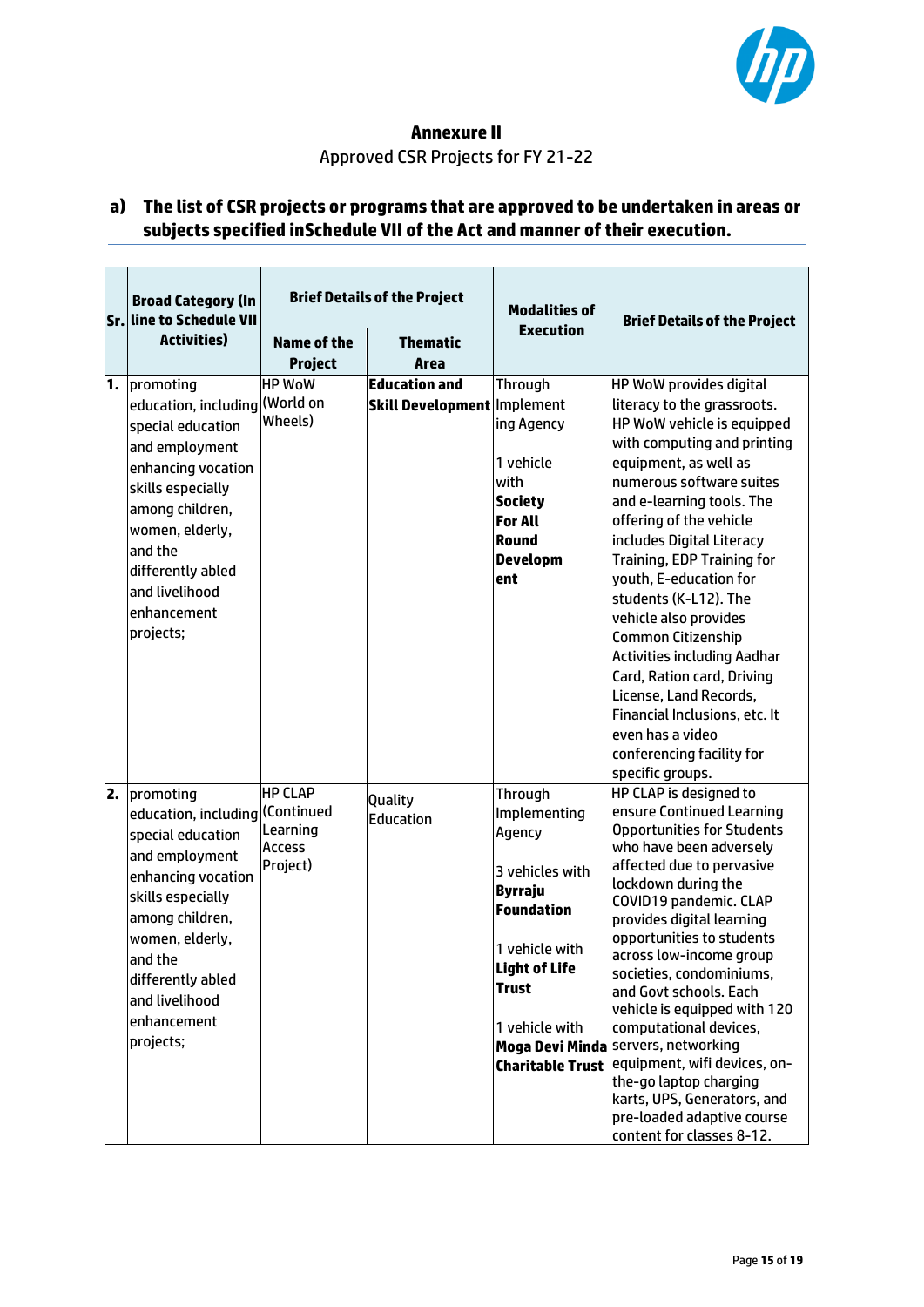

|    | <b>Broad Category (In</b><br>Sr. line to Schedule VII                                                                                                       |                                                | <b>Brief Details of the Project</b> | <b>Modalities of</b>                                         | <b>Brief Details of the Project</b>                                                                                                                                                                                                                                                                                                        |
|----|-------------------------------------------------------------------------------------------------------------------------------------------------------------|------------------------------------------------|-------------------------------------|--------------------------------------------------------------|--------------------------------------------------------------------------------------------------------------------------------------------------------------------------------------------------------------------------------------------------------------------------------------------------------------------------------------------|
|    | <b>Activities)</b>                                                                                                                                          | <b>Name of the</b><br>Project                  | <b>Thematic</b><br>Area             | <b>Execution</b>                                             |                                                                                                                                                                                                                                                                                                                                            |
| 3. | promoting<br>education, including School<br>special education<br>and employment<br>enhancing vocation<br>skills especially                                  | <b>HP Muskaan</b><br>Digitalization<br>Project | Quality<br>Education                | Through<br>Implement<br>ing Agency<br><b>NIIT Foundation</b> | HP Muskaan project aims at<br><b>Improving Learning level</b><br><b>Outcomes of Students in</b><br>Govt schools through<br>enhanced Digital learning<br>and smart class setup.                                                                                                                                                             |
|    | among children,<br>women, elderly,<br>and the<br>differently abled<br>and livelihood                                                                        |                                                |                                     |                                                              | <b>National level school</b><br>digitalization project<br>implementation in 2000<br>govt schools over a 2-year<br>period                                                                                                                                                                                                                   |
|    | enhancement<br>projects;                                                                                                                                    |                                                |                                     |                                                              | 800,000 students to be<br>enrolled in the project on an<br>annual basis.                                                                                                                                                                                                                                                                   |
|    |                                                                                                                                                             |                                                |                                     |                                                              | Digitalize one senior class<br>(9,10,11 and 12) per school<br>with TV, Android Box,<br>printer, Computing device<br>for teachers and other<br>equipment required to<br>integrate technology in<br>education delivery                                                                                                                       |
|    |                                                                                                                                                             |                                                |                                     |                                                              | Build the capacity of the<br>school faculty to utilize the<br>available resources -<br>technology and content - to<br>maximize student learning.                                                                                                                                                                                           |
| 4. | promoting                                                                                                                                                   | <b>HP NF Skill</b>                             | <b>Skill Training and</b>           | Through                                                      | In an effort to empower the                                                                                                                                                                                                                                                                                                                |
|    | education, including Centers                                                                                                                                |                                                | Employability                       | Implement                                                    | underprivileged youth to                                                                                                                                                                                                                                                                                                                   |
|    | special education<br>and employment                                                                                                                         |                                                |                                     | ing Agency                                                   | become employable and<br>contribute to the nation's                                                                                                                                                                                                                                                                                        |
|    | enhancing vocation<br>skills especially<br>among children,<br>women, elderly,<br>and the<br>differently abled<br>and livelihood<br>enhancement<br>projects; |                                                |                                     | <b>NIIT Foundation</b>                                       | GDP, HP would support 3<br>skill development centers at<br>Delhi, Bangalore, and<br>Chennai in collaboration<br>with NIIT Foundation. These<br>skill development centres<br>focus on certified<br>employability courses for<br>youth aged 18-28. These<br>centers also offer skill<br>development certified<br>courses for children in the |
|    |                                                                                                                                                             |                                                |                                     |                                                              | age group of 14-18 years,<br>thereby creating a profound<br>impact across urban slums<br>and communities. The<br>training would be conducted<br>across BPO & IT Courses.                                                                                                                                                                   |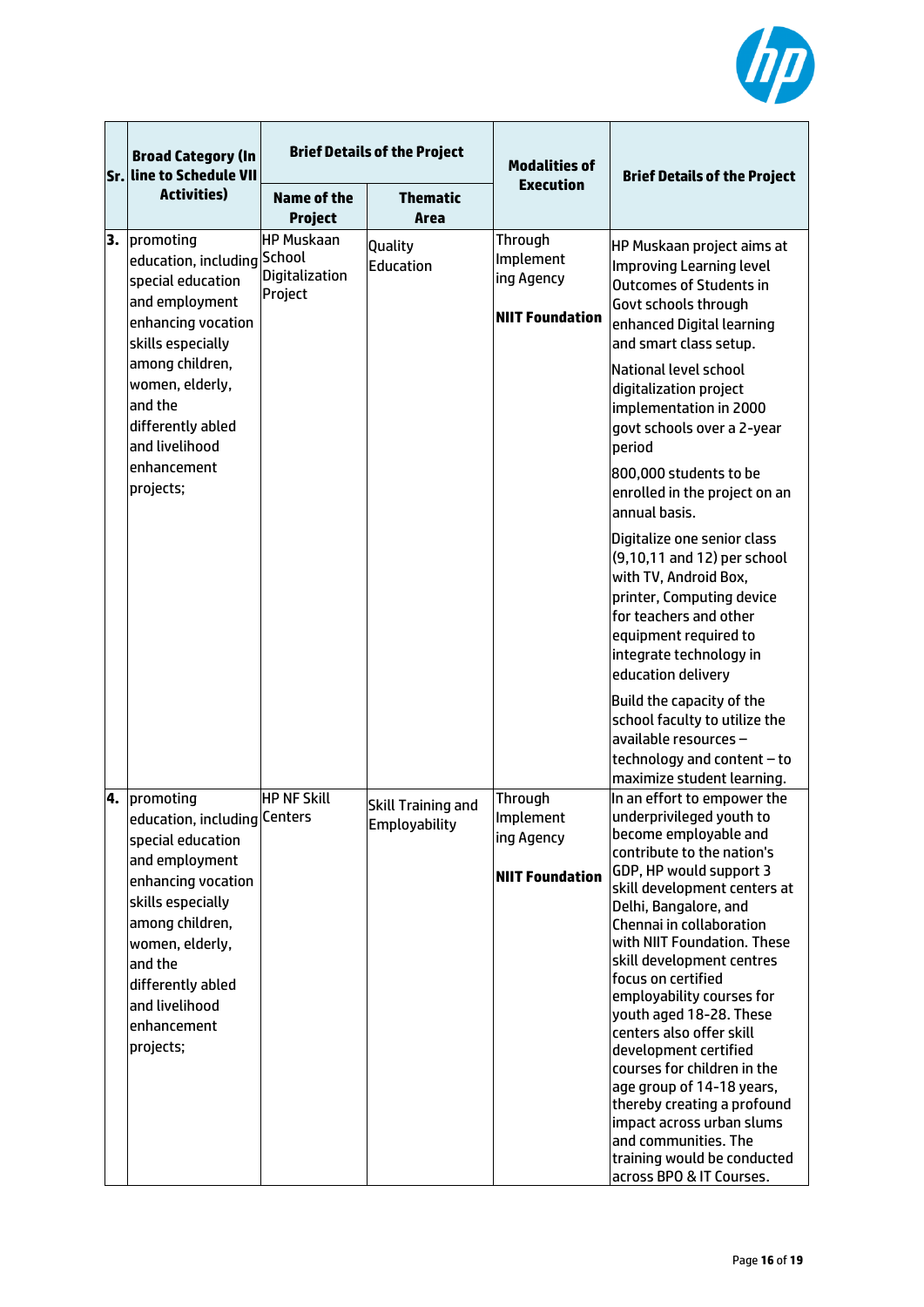

|    | <b>Broad Category (In</b><br>Sr. line to Schedule VII                                                                                                                                                                                           | <b>Brief Details of the Project</b>                    |                         | <b>Modalities of</b>                                                                                            | <b>Brief Details of the Project</b>                                                                                                                                                                                                                                                                                                                                                                                                                                                                                                                                                                                                                                                                                                                                                                                                                                                                                                                                |
|----|-------------------------------------------------------------------------------------------------------------------------------------------------------------------------------------------------------------------------------------------------|--------------------------------------------------------|-------------------------|-----------------------------------------------------------------------------------------------------------------|--------------------------------------------------------------------------------------------------------------------------------------------------------------------------------------------------------------------------------------------------------------------------------------------------------------------------------------------------------------------------------------------------------------------------------------------------------------------------------------------------------------------------------------------------------------------------------------------------------------------------------------------------------------------------------------------------------------------------------------------------------------------------------------------------------------------------------------------------------------------------------------------------------------------------------------------------------------------|
|    | <b>Activities</b> )                                                                                                                                                                                                                             | <b>Name of the</b><br><b>Project</b>                   | <b>Thematic</b><br>Area | <b>Execution</b>                                                                                                |                                                                                                                                                                                                                                                                                                                                                                                                                                                                                                                                                                                                                                                                                                                                                                                                                                                                                                                                                                    |
| 5. | promoting<br>education, including Muskaan<br>special education<br>and employment<br>enhancing vocation<br>skills especially<br>among children,<br>women, elderly,<br>and the<br>differently abled<br>and livelihood<br>enhancement<br>projects; | <b>HP DDS</b><br><b>Smart School</b><br><b>Support</b> | Quality<br>Education    | <b>Through</b><br>Implement<br>ing Agency<br><b>The</b><br>Society<br>for Door<br><b>Step</b><br><b>Schools</b> | The project aims at<br>Improving Learning level<br><b>Outcomes of Students in</b><br>Govt schools through<br>enhanced Digital learning<br>and smart class setup.<br>Muskaan project comprises<br>of 4 basic pillars:-<br>Basic Infra Support,<br><b>Teachers Training &amp;</b><br><b>Capacity Building Activities,</b><br>Community Engagement,<br>Set-Up of Smart Classrooms<br>and IT Labs.<br>HP & "DSS" will jointly<br>support 12 Govt schools<br>with below objectives:-<br>1. Ensure 0% out of school<br>children in project area<br>2. Achieve age appropriate<br>student learning outcomes<br>3. Bring digital<br>transformation through the<br>provision of smart<br>classrooms.<br>4. Create Smart<br>Classroom/IT Labs to<br>facilitate digital learning.<br>5. Promote leadership<br>among schools,<br>communities,<br>HMs/teachers, students,<br>SMCs etc.<br>6. Develop ownership and<br>sustainable behaviour<br>among schools and<br>communities |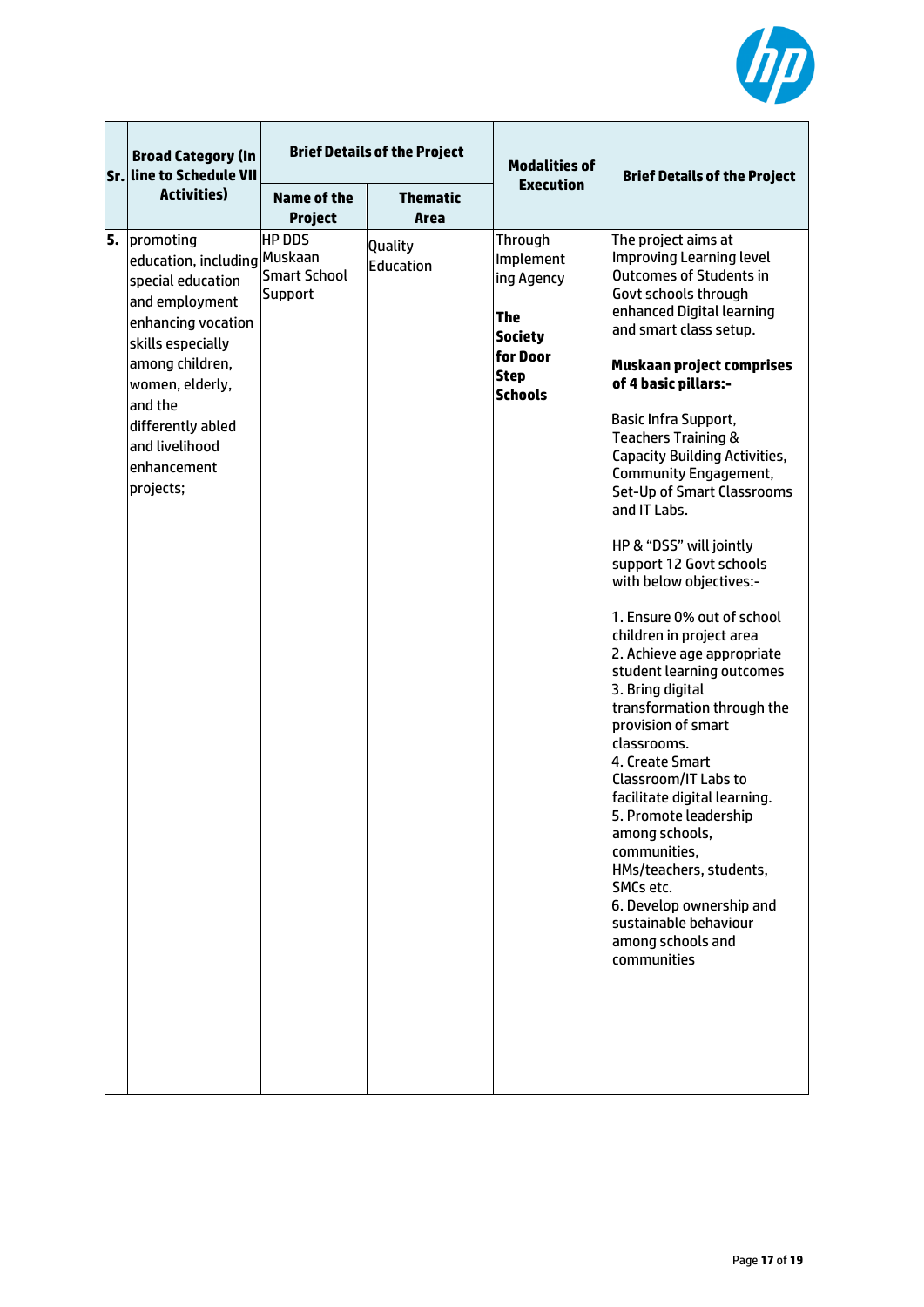

|    | <b>Broad Category (In</b><br>Sr. line to Schedule VII                                                                                                                                                                                            | <b>Brief Details of the Project</b> |                                            | <b>Modalities of</b>                                                                                   | <b>Brief Details of the Project</b>                                                                                                                                                                                                                                                                                                                                                                                                                                                                                                                                                                                                                                                                                                                                                                                    |
|----|--------------------------------------------------------------------------------------------------------------------------------------------------------------------------------------------------------------------------------------------------|-------------------------------------|--------------------------------------------|--------------------------------------------------------------------------------------------------------|------------------------------------------------------------------------------------------------------------------------------------------------------------------------------------------------------------------------------------------------------------------------------------------------------------------------------------------------------------------------------------------------------------------------------------------------------------------------------------------------------------------------------------------------------------------------------------------------------------------------------------------------------------------------------------------------------------------------------------------------------------------------------------------------------------------------|
|    | <b>Activities</b> )                                                                                                                                                                                                                              | Name of the<br><b>Project</b>       | <b>Thematic</b><br>Area                    | <b>Execution</b>                                                                                       |                                                                                                                                                                                                                                                                                                                                                                                                                                                                                                                                                                                                                                                                                                                                                                                                                        |
| 6. | promoting<br>education, including Learning<br>special education<br>and employment<br>enhancing vocation<br>skills especially<br>among children,<br>women, elderly,<br>and the<br>differently abled<br>and livelihood<br>enhancement<br>projects; | <b>HP Digital</b><br>Center         | Skill Training and<br><b>Employability</b> | Through<br>Implementing<br>Agency<br><b>HOPE</b><br><b>Public</b><br><b>Charitable</b><br><b>Trust</b> | <b>Hope Public Charitable Trust</b><br>request support from HP-<br>India, for establishment of<br>IT Lab/Digital Classroom.<br>The infrastructure is for the<br>children with intellectual<br>disabilities from rural<br>villages of Poonamallee<br>block in Thiruvallur District<br>receive training on<br>computer quality education,<br>experience digitalized world<br>of education and<br>functioning of hardware<br>system.<br>The gaps in educational<br>quality can be bridged<br>through an integrated<br>school improvement<br>program including a blend<br>of technology infrastructure<br>and varied teaching learning<br>methodologies.<br>This will be achieved with a<br><b>Special School support</b><br>program through Provision<br>and Integration of blended<br>teaching resources and<br>methods. |

## **b) Manner of execution of such projects or programs**

Program implementation through Trust, Society, Section 8 company, Foundation, and direct implementation